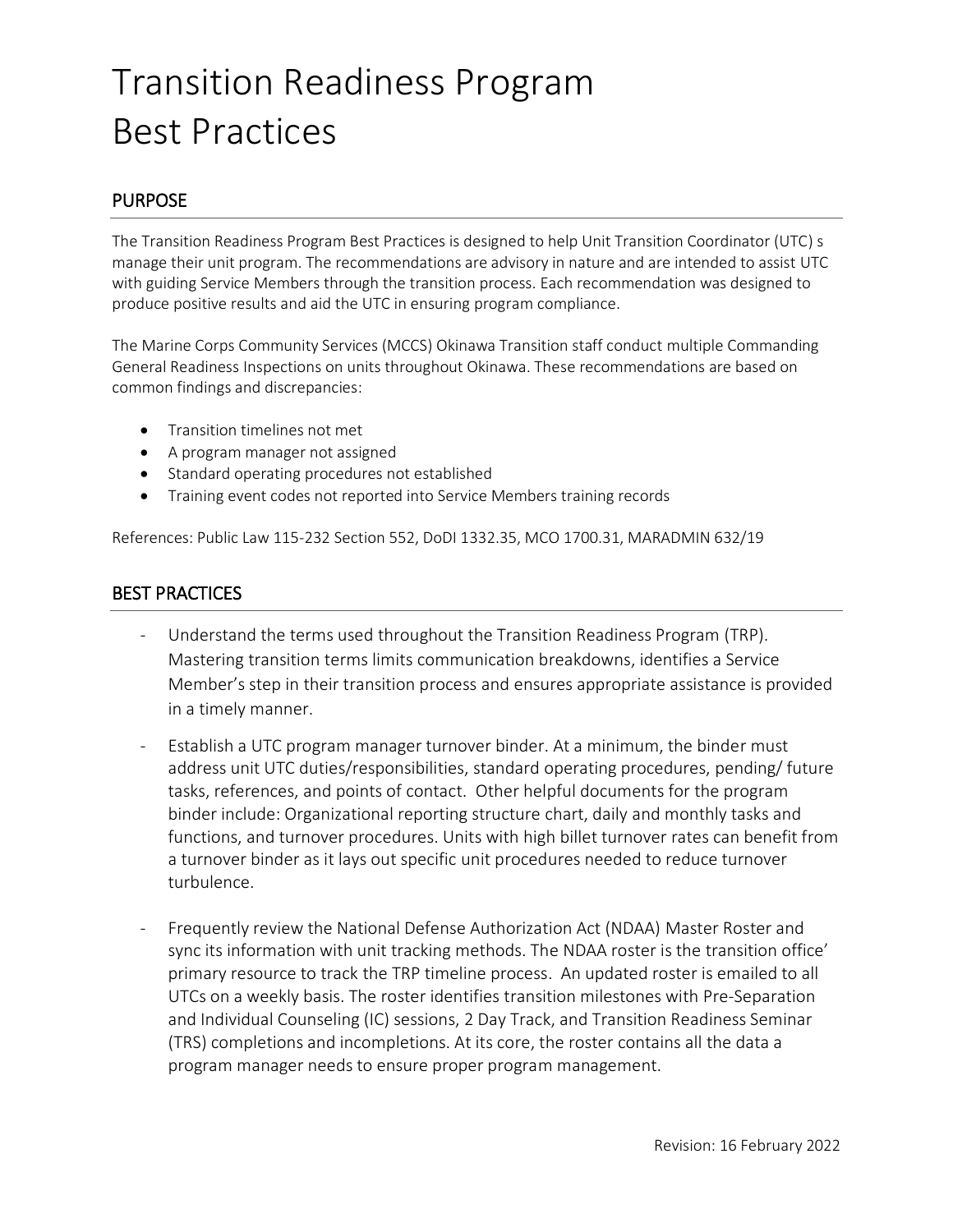- Common Logistics Command and Control System (CLC2S) is the platform used to request TRS enrollment. Properly navigating through CLC2S and maintaining a constant presence within the system will reduce inaccuracies and ensure TRS enrollment. Establishing procedures that highlight a request' submission and follow up is an important factor in ensuring the function's success.
- Obtain up to date information regarding IC appointment scheduling, Transition Readiness and Pre-Retirement Seminar on the MCCS Okinawa TRP webpage. Necessary transition documents such as the Pre-Work Checklist, Initial Transition Plan, Transition Timeline Guide, and seminar schedules are available for download. A general understanding of the webpage will help the UTC obtain information and documents that are needed in the transition process. <https://www.mccsokinawa.com/transition/#tab0>
- Develop a policy letter that covers all transition requirements for the UTC, Commander's Designees, and Service Members. Distribute a copy to the unit' leadership and post hard copies in all common areas or bulletin boards. Upload a copy to the unit's share drive or unit webpage.
- Reform the unit check out sheet to include a UTC entry. Adding the UTC to the check-out sheet will assist the UTC with ensuring the Service Member completed all transition requirements. Collecting completed eForms from the Service Members at this stage in their transition process will help offset any discrepancies.
- Streamline unit tracking methods by reducing the amount of displayed data cells. The information should remain relevant to key transition milestones. Data cells that address IC / Pre-separation, TRS, 2 Day Track, and Capstone deadline tracking is recommended. Tracking systems should also allow for historical tracking to identify separated Service Members. A well-defined tracking system can help the UTC ensure operational and historical program regulations.
- Establish frequent reconciliation meetings with unit UTCs. The program manager should conduct regular meetings with all UTC's. The meeting should focus on identifying Service Members within the Manage Your Transition Timeline framework and tracking their progress throughout the process. Key subjects to focus on are ICs, TRS, 2 Day Track, Capstone Review and Service Member's TA and TZ training code updates. It is recommended that the program manager collect completed eForms, coordinate training code updates, and schedule Commanding Officer's command verification review appointments. Refocusing reconciliation meetings to create proactive follow-up timelines and confirm Service Member's transition progress is crucial to proper program management.